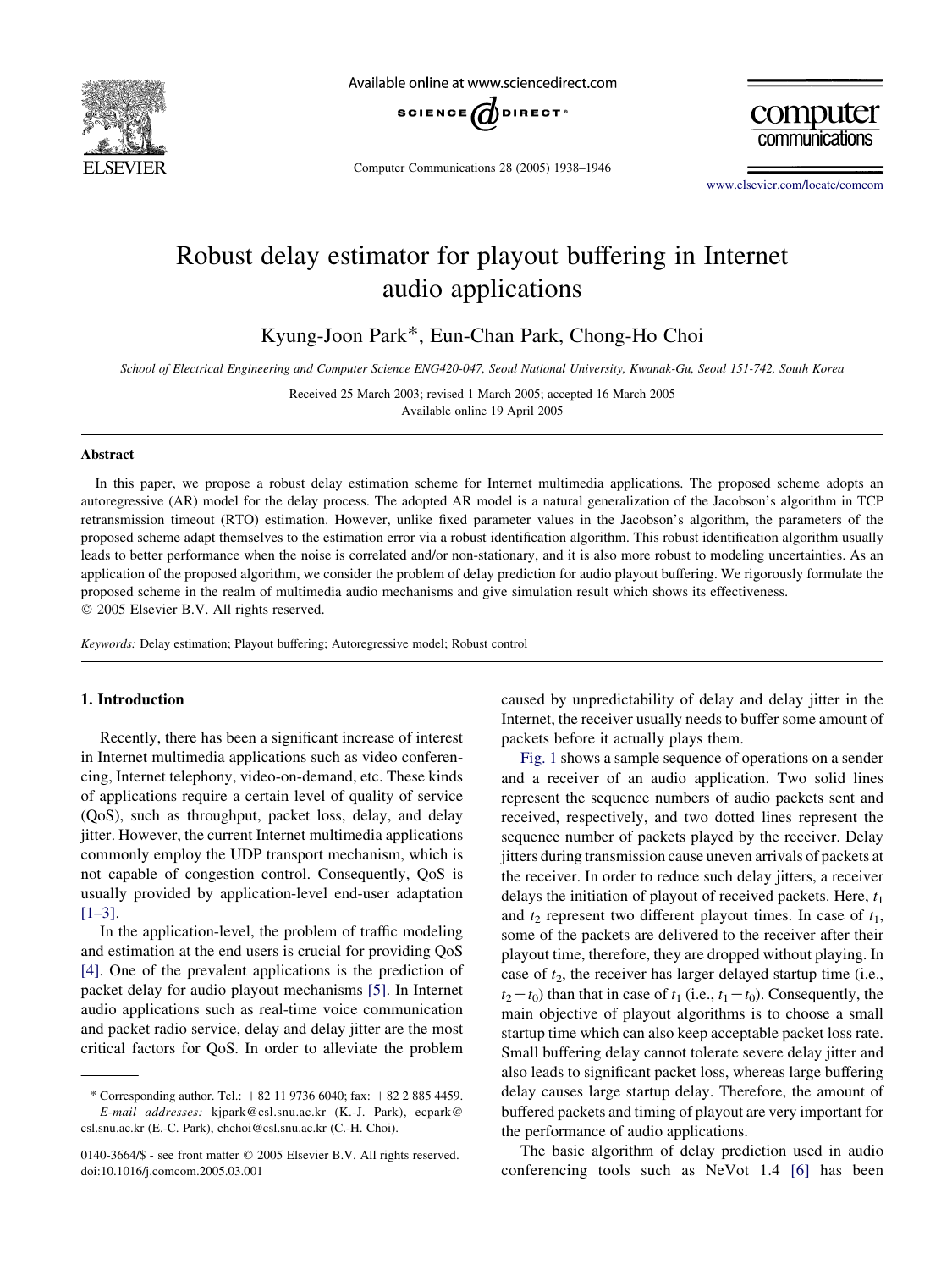<span id="page-1-0"></span>packet sequence



Fig. 1. Playout jitter problem.

influenced by RFC 793 TCP retransmission timeout (RTO) mechanism [\[7\].](#page-8-0) The estimate of average packet delay  $\hat{d}_i$  is as follows:

$$
\hat{d}_i = \alpha \hat{d}_{i-1} + (1 - \alpha)d_i \tag{1}
$$

where  $d_i$  is the delay suffered by the *i*th packet in the network, and  $\alpha$  is a weighting factor which controls the rate of convergence of the algorithm. The variation in this delay,  $\hat{v}_i$  is estimated by

$$
\hat{v}_i = \alpha \hat{v}_{i-1} + (1 - \alpha)|d_i - \hat{d}_i|.
$$
\n(2)

This is used to fix the total end-to-end delay (ted) for playing out the next packet as follows:

$$
ted = \hat{d}_i + \beta \hat{v}_i \tag{3}
$$

where  $\beta$  is called a safety factor used to guarantee that the estimated delay is larger than the actual delay with a high probability. The most significant shortcoming of this basic algorithm is that it does not adapt to network traffic. Once the value of  $\alpha$  is given, the model is fixed and this can degrade estimation performance. It does not adapt itself efficiently, especially when there is an abrupt change in network environment.

Many researchers have suggested modified algorithms for better performance [\[1,5,8–11\]](#page-8-0). However, most of the proposed schemes were derived not from theoretical basis, but from some kind of heuristics. Recently, DeLeon and Sreenan [\[12\]](#page-8-0) have proposed a scheme which used a simple normalized least-mean-square (NLMS) algorithm in adaptive filter theory [\[13\]](#page-8-0). In [\[11\]](#page-8-0), the authors proposed a heuristic algorithm for delay boundary prediction, which considered the second-order statistics of the delay process.

In this paper, we introduce a robust delay estimation algorithm based on the development in robust control [\[14\]](#page-8-0). Preliminary result was presented as a position paper in [\[15\]](#page-8-0). Here, we give a more detailed and rigorous treatment on the estimation methodology we adopted and also present more comprehensive simulation results for performance evaluation. The scheme is not only adaptive in its nature, but also robust to non-stationary noise and modeling uncertainties: the proposed scheme is adaptive in the sense that the parameters of the process is adaptively updated according to the estimation error. Furthermore, it is robust because of the criterion we used, which is of a  $H^{\infty}$  type [\[16\]](#page-8-0). Qualitatively speaking, the objective of the  $H^{\infty}$  criterion is to find the optimal estimation policy for any unknown noise with finite energy. Hence, even in case we do not have knowledge on noise and uncertainties, still we can guarantee a pre-specified performance bound of the algorithm.

We will also show that most of the existing schemes correspond to special cases of the proposed scheme. Note that our aim here is not to propose an application-specific algorithm, rather to introduce a more general estimation algorithm, which is optimal without knowledge of the noise and can be used efficiently for various problems. We expect that the proposed scheme can be applied to many estimation problems in the Internet applications. The rest of the paper is organized as follows. In Section 2, we will formulate the delay process as an autoregressive (AR) model and give a design criterion which is of  $H^{\infty}$  type. In Section 3, we derive the update rules for the estimate of  $\alpha$ and the estimate of the variance  $\sigma^2$ . We give simulation results in Section 4. Finally, conclusion and future work follow in Section 5.

### 2. Problem formulation

In this section, we rigorously formulate the problem of delay estimation in Internet applications. Here, the delay could be either round-trip-time (RTT) as in TCP retransmission timeout (RTO) estimation or end-to-end delay as in playout buffering problem of Internet audio/video applications. We adopt an autoregressive (AR) model for the delay process. AR model is a natural generalization of the model used in TCP RTO algorithm [\[7\].](#page-8-0)

Here, we adopt the methodology introduced in [\[17\]](#page-8-0). This methodology is a discrete-time version of the algorithm in [\[14\]](#page-8-0). The AR model we adopt is as follows:

$$
d_{n+1} = \sum_{i=1}^{p} \alpha_i d_{n+1-i} + \phi_n
$$
 (4)

where  $d_i$  is the *i*th packet delay,  $\alpha_i$  are parameters of the AR process to be identified, and  $\phi_i$  is an unknown noise sequence. Here,  $p$  is the order of the AR process. Note that the complexity and the computational burden of the algorithm is determined by  $p$ . The AR model (4) is a natural generalization of (1). Furthermore, while the basic algorithm (1) uses a fixed weighting factor  $\alpha$ , the proposed algorithm updates the parameters  $\alpha_i$ s via the robust identification method as presented in Section 3.

We can express  $(4)$  with the following vector notation:

$$
d_{n+1} = \alpha^{\mathrm{T}} d_n + \phi_n \tag{5}
$$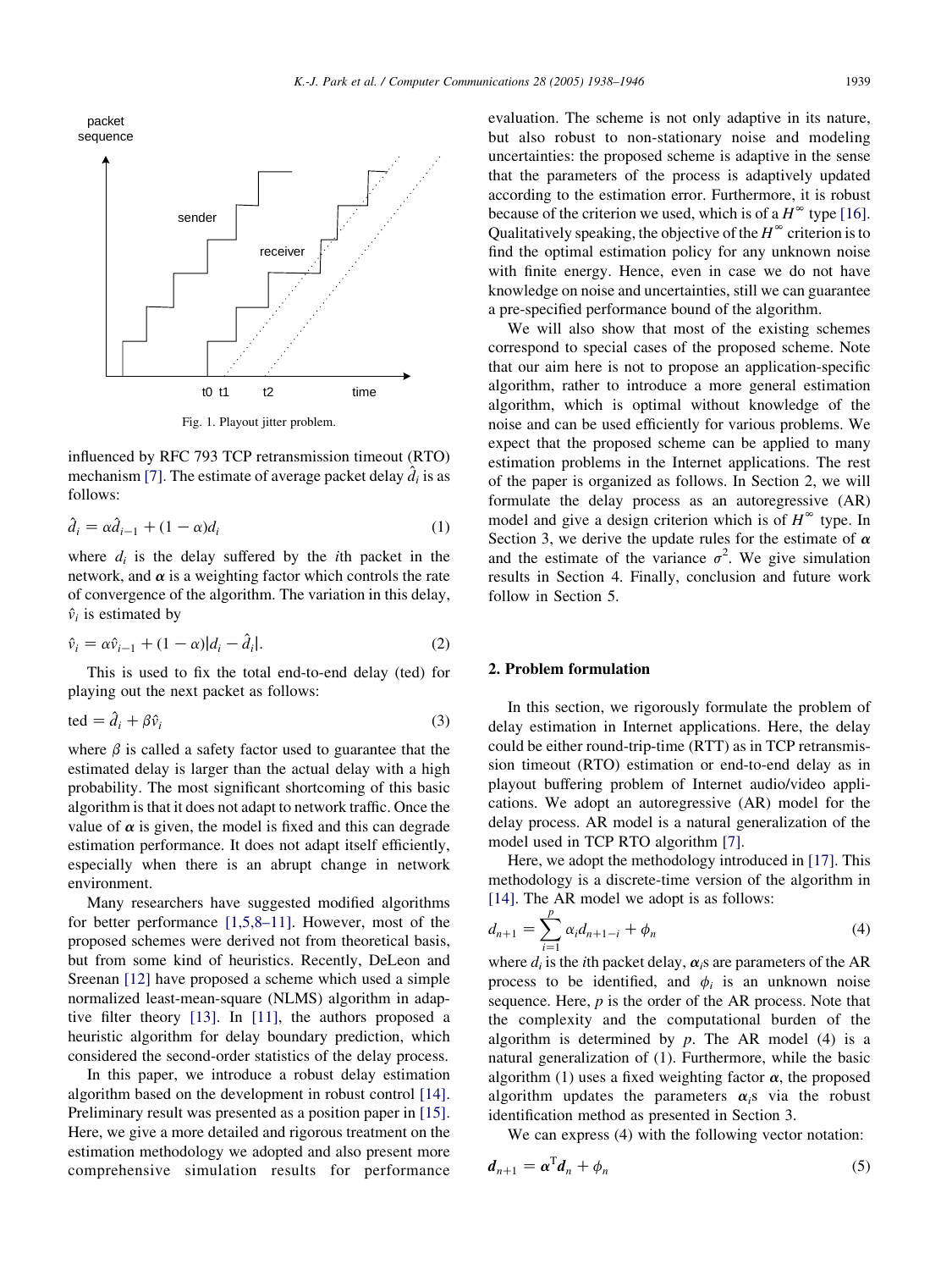where  $\alpha := (\alpha_1, ..., \alpha_p)^T$  and  $d_n := (d_n, d_{n-1}, ..., d_{n-p+1})^T$ . What we are going to do is to identify  $\alpha$  based on the previous data, i.e.,  $d_i$ ,  $i=1,2,...,n$ .

We wish to obtain a sequence of estimates for  $\alpha$ , denoted by  $\hat{\alpha}_n$  at step n, so that  $\hat{\alpha}_n$  would depend on all the past and the present values of  $d_i$ , i.e.,  $\hat{\boldsymbol{\alpha}}_n = \hat{\boldsymbol{\alpha}}(d_n, d_{n-1},..., d_0)$ . The criterion J to be minimized is of the  $H^{\infty}$  type [\[16\],](#page-8-0) which is the gain from the energy of the unknowns to a weighted quadratic identification error as follows:

$$
J(\{\hat{\alpha}_n\}_{n=0}^{\infty}) := \sup_{\{\phi_n\}_{n=0}^{\infty},\bar{\alpha}_0} \frac{\sum_{n=0}^{\infty} (\alpha - \hat{\alpha}_n)^{\mathrm{T}} Q_n(\alpha - \hat{\alpha}_n)}{\sum_{n=0}^{\infty} |\phi_n|^2 + (\alpha - \bar{\alpha}_0)^{\mathrm{T}} \bar{Q}_0(\alpha - \bar{\alpha}_0)}
$$
(6)

where  $\bar{\alpha}_0$  is some initial estimate for  $\alpha$ ,  $\bar{Q}_0 > 0$  is a fixed weighting matrix, and  $Q_n>0$ ,  $n=0,1,...$  is a sequence of weighting matrices which will be specified later.

An interpretation of the  $H^{\infty}$  criterion J in (6) is as follows: the denominator of the ratio in (6) can be regarded as the energy of disturbances, i.e. the unknown noise sequence  $\{\phi_n\}_{n=0}^{\infty}$  and the initial estimation error of  $\alpha$ , and the numerator can be regarded as the energy of the estimation error sequence. Thus, the ratio in (6) is the energy gain from the disturbances to the estimation errors. Note that a desirable estimator is one for which this energy gain is small so that the disturbances are attenuated, and a non-desirable estimator is one for which the energy gain is large since the disturbances are amplified. The  $H^{\infty}$  framework [\[16\]](#page-8-0) proposes to choose an estimator such that the worst-case energy gain is bounded by the prescribed value  $\gamma^2$ , i.e.,  $H^{\infty}$  estimators yield an energy gain less than  $\gamma^2$  for all energy-bounded disturbances, no matter what they are. The robustness of  $H^{\infty}$  estimators comes from this fact. Consequently, our objective is to find a sequence  $\hat{\alpha}^* :=$  $\{\hat{\alpha}_n^*\}_{n=0}^\infty$  which minimizes J in (6), i.e.

$$
J(\hat{\alpha}^*) = \inf_{\hat{\alpha} = {\{\alpha_n\}}_{n=0}^{\infty}} J(\hat{\alpha}) = : {(\gamma^*)}^2
$$
 (7)

and  $\lim_{n \uparrow \infty} \hat{\alpha}_n^* = \alpha$ .

#### 3. Robust identification algorithm

# 3.1. Update rule for estimation of  $\alpha$

Now, from [\[17\]](#page-8-0), we derive update rules for the estimate of  $\alpha$ . By letting the right-hand side of (6) as  $\gamma^2$ , we can have the following soft-constrained objective function parameterized by  $\gamma$ :

$$
L_{\gamma} = \sum_{i=0}^{n} |\alpha - \hat{\alpha}_i|_{Q_i}^2 - \gamma^2 \sum_{i=0}^{n} |\phi_i|^2 - \gamma^2 |\alpha - \hat{\alpha}_0|_{\bar{Q}_0}^2.
$$
 (8)

Now, we obtain a parameterized family of identifiers  $\hat{\alpha}^{\gamma}$  :=  $\{\hat{\alpha}_n^{\gamma}\}_{n=0}^{\infty}$  such that  $\hat{\alpha}^{\gamma}$  achieves the upper bound for  $L_{\gamma}$ . Here, the maximizer is  $\{\phi_n\}_{n=0}^{\infty}$  and the minimizer is  $\{\hat{\alpha}_n\}_{n=0}^{\infty}$ .

What we want to do is to minimize  $L_{\gamma}$  by adjusting  $\{\hat{\alpha}_n\}_{n=0}^{\infty}$ when there is no information on  $\{\phi_n\}_{n=0}^{\infty}$ . If, for a given value of  $\gamma$ , the upper value of  $L_{\gamma}$  for an identifier  $\hat{\alpha}^{\gamma} := {\{\hat{\alpha}_n^{\gamma}\}}_{n=0}^{\infty}$ can achieve zero, then we have  $J(\hat{\alpha}^{\gamma}) \leq \gamma$ . Intuitively, this implies that the total estimation error will be less than or equal to the noise energy multiplied by  $\gamma$ . Robustness of the proposed algorithm can be explained in this sense. We get the following update rule for  $\hat{\alpha}_n^{\gamma}$ , denoted by  $\hat{\alpha}_n$  for simplicity.

$$
\hat{\alpha}_{n+1} = \hat{\alpha}_n + (\Sigma_{n+1} + d_n d_n^{\mathrm{T}})^{-1} (d_{n+1} - \hat{\alpha}_n^{\mathrm{T}} d_n) d_n, \quad \hat{\alpha}_0 = \alpha_0
$$
\n(9)

where  $\Sigma_n$  is a sequence of  $p \times p$ -dimensional positivedefinite matrices, which is updated as follows:

$$
\Sigma_{n+1} = \Sigma_n + d_{n-1}d_{n-1}^{\mathrm{T}} - \frac{1}{\gamma^2}Q_n, \quad \Sigma_1 = \bar{Q}_0 - \frac{1}{\gamma^2}Q_0.
$$
\n(10)

Further, we need the following technical condition for the convergence of the algorithm.

**Condition 1.** Persistency of excitation:  $\lim_{n \uparrow \infty} \lambda_{\min}$  $\sum_{i=0}^{n} Q_i$  =  $\infty$  where  $\lambda_{\min}$  denotes the minimum eigenvalue of a matrix. The above persistency of excitation (PE) condition makes it possible to identify the uncertain parameter  $\alpha$  with bounded disturbances [\[18\].](#page-8-0)

More rigorously, we have the following theorem for our algorithm.

Theorem 1. Consider the identification problem of (7), and let Condition 1 be satisfied, then  $\gamma^*$  is finite, and for all  $\gamma > \gamma^*$  we have the following:

- (1) The matrices  $\Sigma_n$ ,  $n=1,2,...$  in (10) are positive definite.
- (2) There exists an estimator that achieves the upper value (zero) in (7), which is given by  $\hat{\alpha}_n^{\gamma} = \hat{\alpha}_n$ , n=1,2,... where the sequence  $\{\hat{\alpha}_n\}$  is generated by (9).
- (3) For all noise sequences which belong to  $l_2$ , if Condition 1 is satisfied, then the sequence  $\{\hat{\alpha}^{\gamma}_n\}$  converges to the true value of  $\alpha$ , i.e.,  $\lim_{n \uparrow \infty} \hat{\alpha}_n^{\gamma} = \alpha$ .

# Proof. See Appendix A.

We further simplify the estimator by choosing appropriate weight matrices  $Q_i$ ,  $i=0,1,2,...$  If we let  $\overline{Q}_0 = Q_0 = I_p$ , where  $I_p$  is the  $p \times p$  identity matrix, and  $Q_n = d_{n-1} d_{n-1}^T$ , then  $\gamma^* = 1$  in (7) and we get the following update rule for  $\Sigma_n$ :

$$
\Sigma_{n+1} = \Sigma_n + (1 - \gamma^{-2})d_{n-1}d_{n-1}^{\mathrm{T}}, \quad \Sigma_1 = (1 - \gamma^{-2})I_p.
$$
\n(11)

Here,  $\gamma$  should be larger than 1 from Theorem 1. In this case, we have the following update rule for  $\hat{\alpha}_n$ :

$$
\hat{\alpha}_{n+1} = \hat{\alpha}_n + (\Sigma_{n+1} + d_n d_n^{\mathrm{T}})^{-1} (d_{n+1} - \hat{\alpha}_n^{\mathrm{T}} d_n) d_n, \quad \hat{\alpha}_0 = \alpha_0.
$$
\n(12)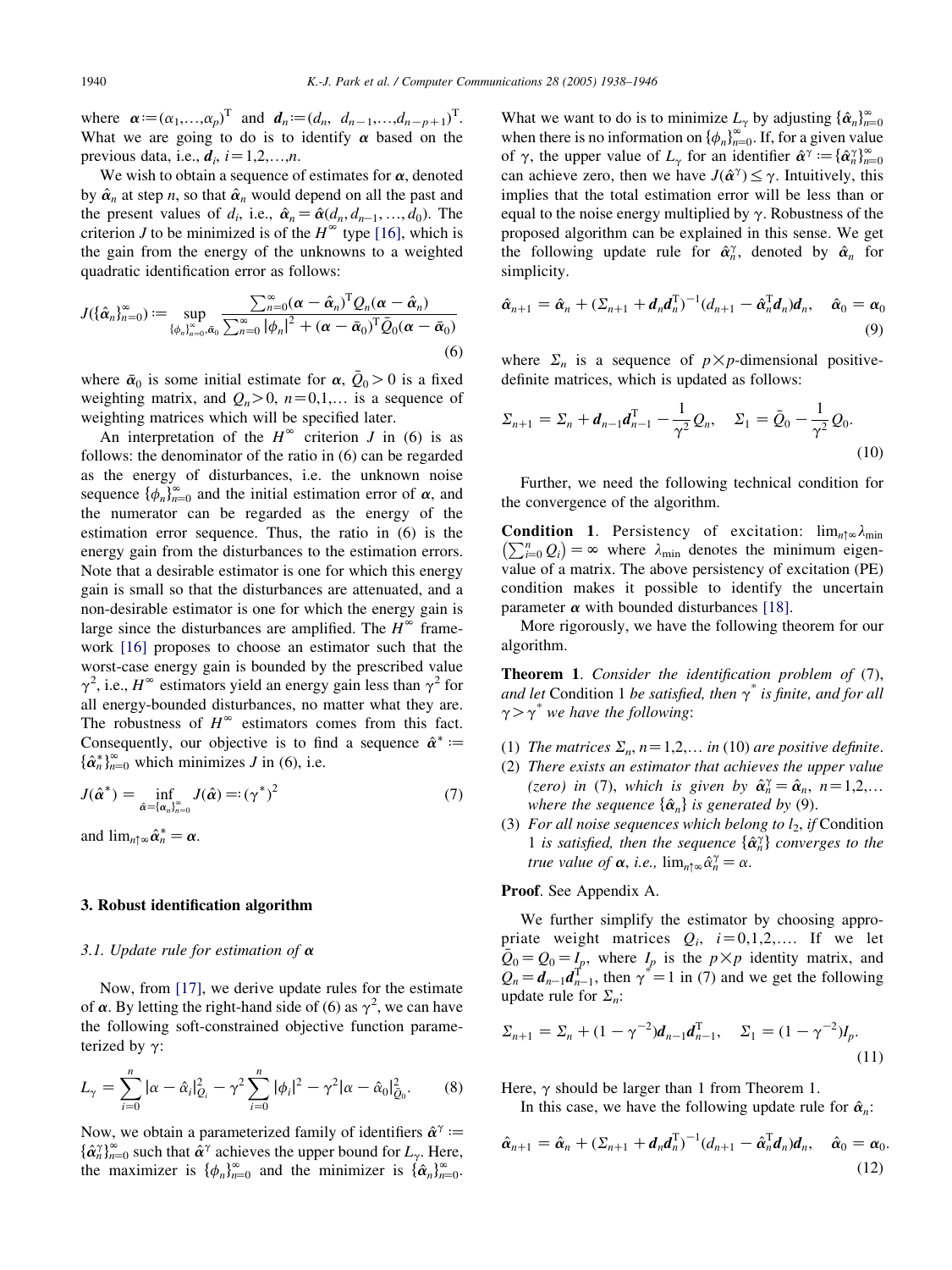Remark 1. The estimator (12) is a generalized LMS filter [\[14\]](#page-8-0). Hence, the NLMS estimator in [\[12\]](#page-8-0) corresponds to a special case of the proposed algorithm. Furthermore, if we let  $\gamma \uparrow \infty$ , the proposed algorithm will be precisely the least-squares (LS) estimator [\[14,17\].](#page-8-0) In general, the proposed estimator ranges from the LS estimator to the generalized LMS estimator for certain choices of  $\gamma$ .

Remark 2. The proposed algorithm has been derived based on  $H^{\infty}$  optimal control theory [\[16\].](#page-8-0) It usually shows better performance when the noise is correlated and/or nonstationary, and it is also more robust to modeling uncertainties. Consequently, unlike the NLMS estimator, the proposed algorithm does not require pre-filtering methods such as Discrete Wavelet Transform (DWT) in [\[9\]](#page-8-0) for decorrelation.

#### 3.2. Update rule for estimation of the variance

Here, we obtain an estimate of the variance  $\sigma^2$  of  $\phi_n$ . We need the variance  $\sigma^2$  when we calculate the playout time as in (3). First, we define the autocorrelation function estimator at step  $n$  as follows:

$$
\hat{R}^n[k] = \frac{1}{n-k+1} \sum_{i=k}^n d_i d_{i-k} \tag{13}
$$

where  $k=0,1,...,p$ . Then we have the following recursive relation:

$$
\hat{R}^{n+1}[k] = \frac{n-k+1}{n-k+2}\hat{R}^n[k] + \frac{1}{n+2}d_{n+1}d_{n+1-k}.
$$
 (14)

Now we have the following equation for the estimate of variance  $\sigma_n^2$ :

$$
\hat{\sigma}_n^2 = \hat{R}^n[0] - \sum_{i=1}^p \hat{I}_n^i \hat{R}^n[i].
$$
\n(15)

Here,  $\hat{l}_n^i$  is the *i*th element of  $\hat{l}_n$ , where  $\hat{l}_n$  is the LS estimate of  $\alpha$  at time *n*. Note that  $\hat{l}_n$  is a *p*-dimensional vector.  $\hat{l}_n$  can be obtained as follows:

$$
\hat{l}_{n+1} = \hat{l}_n + (d_{n+1} - \hat{l}_n^{\mathrm{T}} d_n) \left( \sum_{i=0}^n d_i d_i^{\mathrm{T}} + I_p \right)^{-1} d_n.
$$
 (16)

Though (15) is useful for calculating the variance, we do not need to use (15) if we already have estimated  $\alpha$ . Instead, we can simply obtain an estimate of  $\sigma^2$  as follows:

$$
\hat{\sigma}_n^2 = \frac{1}{n+1} \sum_{i=0}^n (d_{i+1} - \hat{\alpha}_i^{\mathrm{T}} \mathbf{d}_i)^2.
$$
 (17)

Hence, we have the following recursive equation for  $\hat{\sigma}_n^2$ :

$$
\hat{\sigma}_{n+1}^2 = \frac{n+1}{n+2} \hat{\sigma}_n^2 + \frac{1}{n+2} (d_{n+1} - \hat{\alpha}_n^T \mathbf{d}_n)^2.
$$
 (18)

#### 4. Simulation

In this section, we give simulation results of the proposed algorithm applied to the Internet audio playout buffering problem. Note that, even though we apply the algorithm to the audio playout buffering, the proposed algorithm will work for many kind of delay estimation/prediction problems where the delay can be modeled as an AR process.

Here, for performance comparison of the proposed algorithm with existing schemes for the playout buffering, we have adopted the notion of the variation as in (2) instead of the variance in (18). Note that the variation of the proposed scheme is different from those of other algorithms since the estimate of  $\alpha$  is different.  $\gamma$  in (11) is set to 1.5.

The proposed robust playout algorithm can be summarized as follows:

For each talkspurt, For every i-th packet, Calculate  $\hat{\alpha}_i$  and  $\hat{v}_i$  by (12) and (2), respectively End Next playout time  $t_p = \hat{d}_{n+1} + \beta \hat{v}_n$ , where  $\hat{d}_{n+1} = \hat{\alpha}_n^{\mathrm{T}} d_n.$ End

We compare the proposed algorithm with the basic algorithm of (1), the spike-detecting algorithm [\[5\]](#page-8-0), and the NLMS-filter based algorithm [\[12\]](#page-8-0) for six traces in [\[5,8\].](#page-8-0) We used  $\alpha$  = 0.99802 for the basic algorithm and  $\beta$  = 4.0 for the variation as in [\[5\]](#page-8-0) and we set  $p=2$  for the AR model in (4).

#### 4.1. Comparison of the delay estimation

First, we compare the delay estimation of the algorithms. Figs. 2–5 show the estimation error of the basic algorithm, the spike-detecting algorithm, the NLMS algorithm,



Fig. 2. Estimation error of the basic algorithm.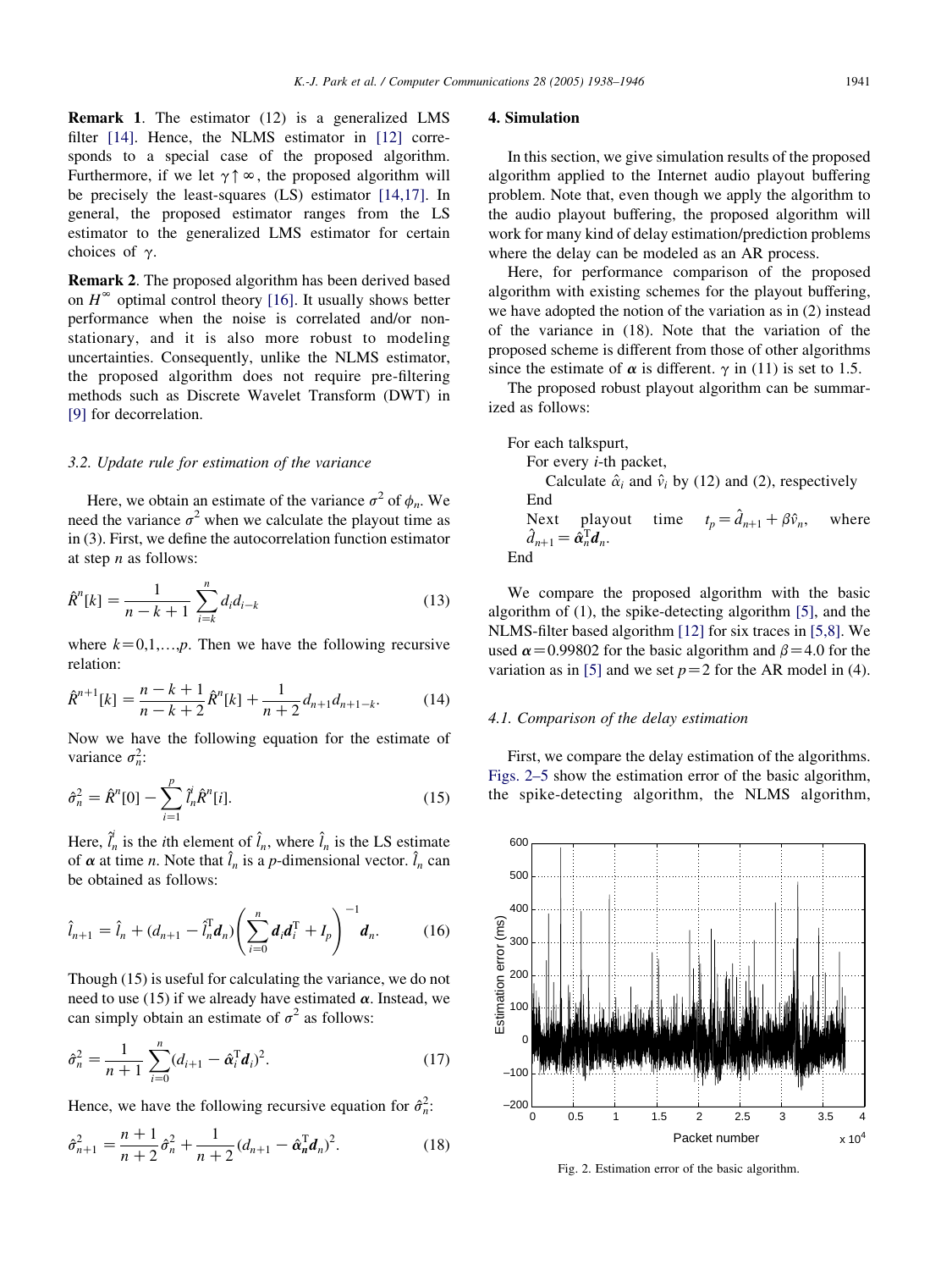

Fig. 3. Estimation error of the spike-detecting algorithm.

and the proposed algorithm, respectively. From the figures, we can see that the spike-detecting, NLMS, and the proposed algorithms show better performance than the basic algorithm. However, the spike-detecting algorithm shows a biased behavior as we can see from [Table 1](#page-5-0). The spike-detecting algorithm can be regarded as a hybrid algorithm, which consists of two basic algorithms with different parameter values. The key idea of the algorithm is to choose one adaptively between these two different algorithms according to the difference between the current delay and the previous delay. If the difference between the current and the previous delay is larger than a pre-specified value, then this difference will be reflected fully instead of using a low-pass filter and hence, the estimation error will not exceed this pre-specified value. Consequently, the estimation error of the spike-detecting algorithm will



Fig. 4. Estimation error of the NLMS algorithm.



Fig. 5. Estimation error of the proposed algorithm.

remain in a pre-specified region. In this way, the algorithm can detect the spike, i.e., abrupt change of delay and adapt itself more efficiently to delay variation. This algorithm provides a very competitive performance with regard to the estimation error as can be seen from Fig. 3. In [Table 1](#page-5-0), the mean errors of Traces 1, 2, and 4 of the spike-detecting algorithm are very large compared to those of other algorithms. This indicates that the spike-detecting algorithm is a biased estimator due to the heuristic combination of two algorithms. Also, in the spike-detecting algorithm, there are several parameters that should be tuned by a trial-and-error procedure. In short, even though the spike-detecting algorithm is competitive in estimation of delay, it has several factors which should be carefully tuned beforehand according to the network environment.

Now let us investigate the performance of NLMS and the proposed algorithm in Figs. 4 and 5. As we can see from the figures, these two algorithms show very competitive performance compared to the basic algorithm. To compare the algorithms more quantitatively, we calculate the mean and the variance of the estimation error for each algorithm. In [Table 1,](#page-5-0) we can see that the variance of the proposed algorithm is the smallest among those of three algorithms in most cases. This is evident if we think of (6). Also, in all cases, the proposed algorithm outperforms NLMS with the same value of  $\beta$ . Our algorithm is an optimal estimator for any unknown noises in the average sense that it minimizes the infinite-time-horizon energy of the estimation error and consequently, the variance of the estimation error. Note that the optimality of the proposed algorithm is of the infinitetime-horizon sense, and hence the performance could be not optimal for some specific finite traces, which can be actually seen for Trace 5 in [Table 1](#page-5-0). However, still we can expect that the proposed algorithm shows a very competitive performance in almost all cases and further its robustness is guaranteed via the  $H^{\infty}$  criterion.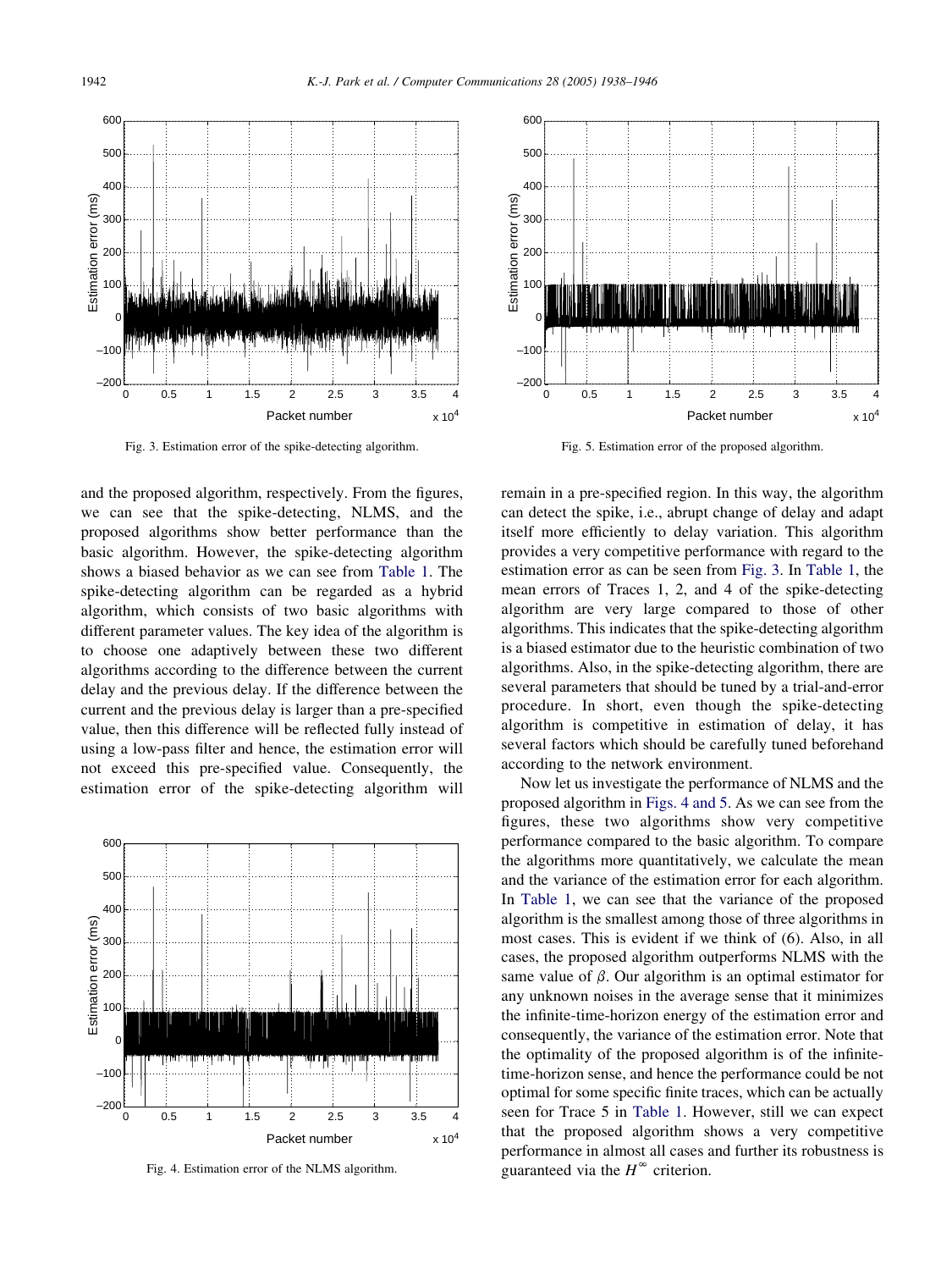<span id="page-5-0"></span>Table 1 Mean and standard deviation of estimation errors

| Trace # | Basic    | Spike |          |       | <b>NLMS</b> |       | Robust   |       |  |
|---------|----------|-------|----------|-------|-------------|-------|----------|-------|--|
|         | $-0.826$ | 230.6 | 18.65    | 66.34 | 0.037       | 91.54 | $-0.009$ | 66.34 |  |
| 2       | $-24.84$ | 229.9 | $-53.33$ | 73.88 | $-0.002$    | 89.11 | 0.050    | 67.11 |  |
|         | $-1.464$ | 61.83 | $-0.012$ | 49.11 | 0.018       | 59.95 | $-0.009$ | 45.32 |  |
| 4       | $-3.387$ | 67.60 | $-18.74$ | 26.01 | 0.008       | 33.29 | 0.033    | 25.49 |  |
| 5.      | 0.139    | 16.43 | 0.001    | 15.59 | $-0.002$    | 19.65 | 0.0002   | 15.76 |  |
| 6       | 12.96    | 111.1 | 0.315    | 53.46 | 0.123       | 46.20 | 0.086    | 36.47 |  |

mean (ms) std (ms).

#### 4.2. Delay-loss performance

Here, we compare the performance of the proposed algorithm with that of the spike-detecting algorithm more thoroughly. We performed simulations with  $\beta$  as a control parameter as in [\[5,8,9\]](#page-8-0) and calculated the average playout delay and the loss percentage. The range of values of  $\beta$ varies from 1 to 20 in simulations. The spike-detecting algorithm was proposed in [\[5\]](#page-8-0) and showed better performance than the basic algorithm [\[5,8\].](#page-8-0) Since, the proposed algorithm outperforms NLMS with the same value of  $\beta$ , we did not include NLMS in the simulations. We concentrated on the region of low loss percentage below 10% because the meaningful value of loss percentage is around 5% and below. Figs. 6–11 show the delay-loss performance for each trace, respectively. As we can see from the figures, the proposed algorithm outperforms the spike-detecting algorithm in most cases. In the region of very low loss percentage, say, below 1%, performances of the two algorithms are not so much different. However, the objective of a playout buffering algorithm is to reduce the startup delay with guaranteed loss percentage of 5% or below. Hence, from the figures, we can conclude that the proposed algorithm would be more appropriate for the playout buffering problem.



Fig. 6. Delay-loss comparison with the spike algorithm (Trace 1).

#### 4.3. Effect of the parameter  $\gamma$

Now we consider the effect of the parameter  $\gamma$ . As we have already mentioned, our estimator  $\{\hat{\alpha}_n\}_{n=0}^{\infty}$  in (12) can guarantee a performance bound of  $\gamma$ , i.e., the objective function  $J$  in (6) satisfies the following:

$$
J(\{\hat{\alpha}_n\}_{n=0}^{\infty}) = \sup_{\{\phi_n\}_{n=0}^{\infty},\bar{\alpha}_0} \frac{\sum_{n=0}^{\infty} (\alpha - \hat{\alpha}_n)^{\mathrm{T}} Q_n(\alpha - \hat{\alpha}_n)}{\sum_{n=0}^{\infty} |\phi_n|^2 + (\alpha - \bar{\alpha}_0)^{\mathrm{T}} \bar{Q}_0(\alpha - \bar{\alpha}_0)} \leq \gamma.
$$

If we consider the initial estimation error as an initial noise, then the following inequality holds for any noise sequence  $\{\phi_n\}_{n=0}^\infty$ :

$$
\sum_{n=0}^{\infty} (\boldsymbol{\alpha} - \hat{\boldsymbol{\alpha}}_n)^{\mathrm{T}} Q_n (\boldsymbol{\alpha} - \hat{\boldsymbol{\alpha}}_n) \leq \gamma \sum_{n=0}^{\infty} |\phi_n|^2.
$$
 (19)

The left-hand side is the total estimation error, of which the mean is the variance of the estimate. Hence, from (19), we know that the total estimation error will not exceed the noise energy multiplied by  $\gamma$ . Consequently, a small value of  $\gamma$  gives a more tight performance bound for the estimator. Note that, since  $\gamma$  should be larger than 1 from the construction of the estimator, a value of  $\gamma$  which is very close to 1 would result in a numerically unstable algorithm.



Fig. 7. Delay-loss comparison with the spike algorithm (Trace 2).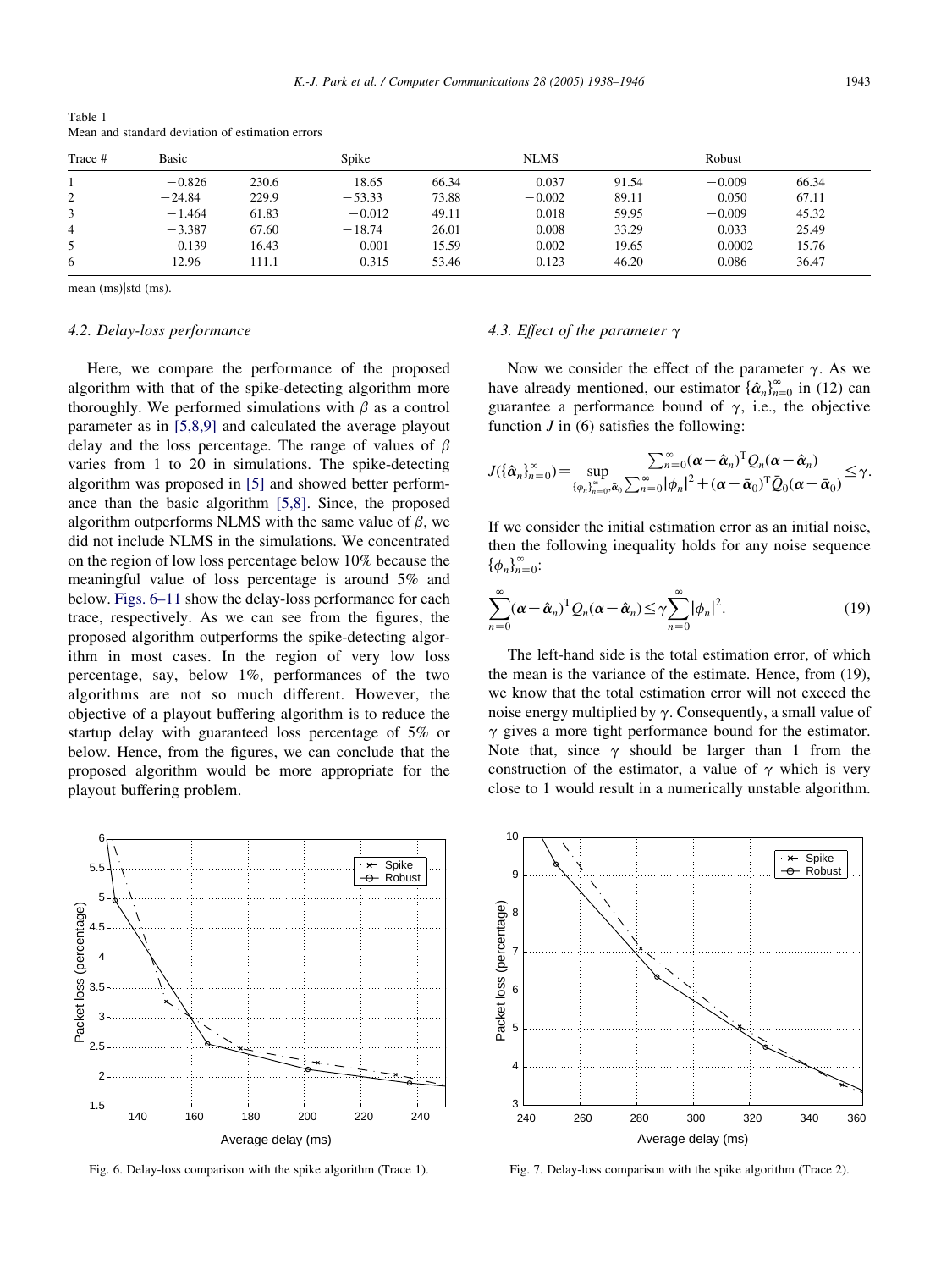

Fig. 8. Delay-loss comparison with the spike algorithm (Trace 3).

Here, we compare performance of the algorithm applied to Trace 2 with different values of  $\gamma = 1.1, 1.5, 3.0, 10,$  and  $\infty$ , respectively. We can expect from (19) that the estimation performance degrades as  $\gamma$  increases in an average sense. [Table 2](#page-7-0) shows the simulation result with different values of  $\gamma$ . We can see that the estimation performance degrades a little as  $\gamma$  increases. Hence, a small value of  $\gamma$  which is not too close to 1 would be appropriate.

# 5. Conclusion

We have proposed a robust estimation algorithm for the Internet delay estimation problem. The most salient feature of the proposed algorithm is that the parameters of an AR



Fig. 9. Delay-loss comparison with the spike algorithm (Trace 4).



Fig. 10. Delay-loss comparison with the spike algorithm (Trace 5).

model are identified by a robust identification algorithm which is based on recent development in robust control [\[14\]](#page-8-0). Hence, the overall algorithm is adaptive to an abrupt change in network environment. The basic algorithm, i.e., the Jacobson's algorithm does not have this kind of adaptiveness. Furthermore, this identification algorithm is not only more effective when noise is correlated and/or nonstationary, but is also more robust to model uncertainties than the usual estimation schemes. The objective of the  $H^{\infty}$ criterion is to minimize the total estimation error when we do not have any knowledge on the noise process. Hence, the resulting estimator in (12) is an optimal policy for any unknown noise.

We have applied the proposed scheme to the problem of Internet audio playout mechanism. Our simulation result shows the effectiveness of the method. Furthermore,



Fig. 11. Delay-loss comparison with the spike algorithm (Trace 6).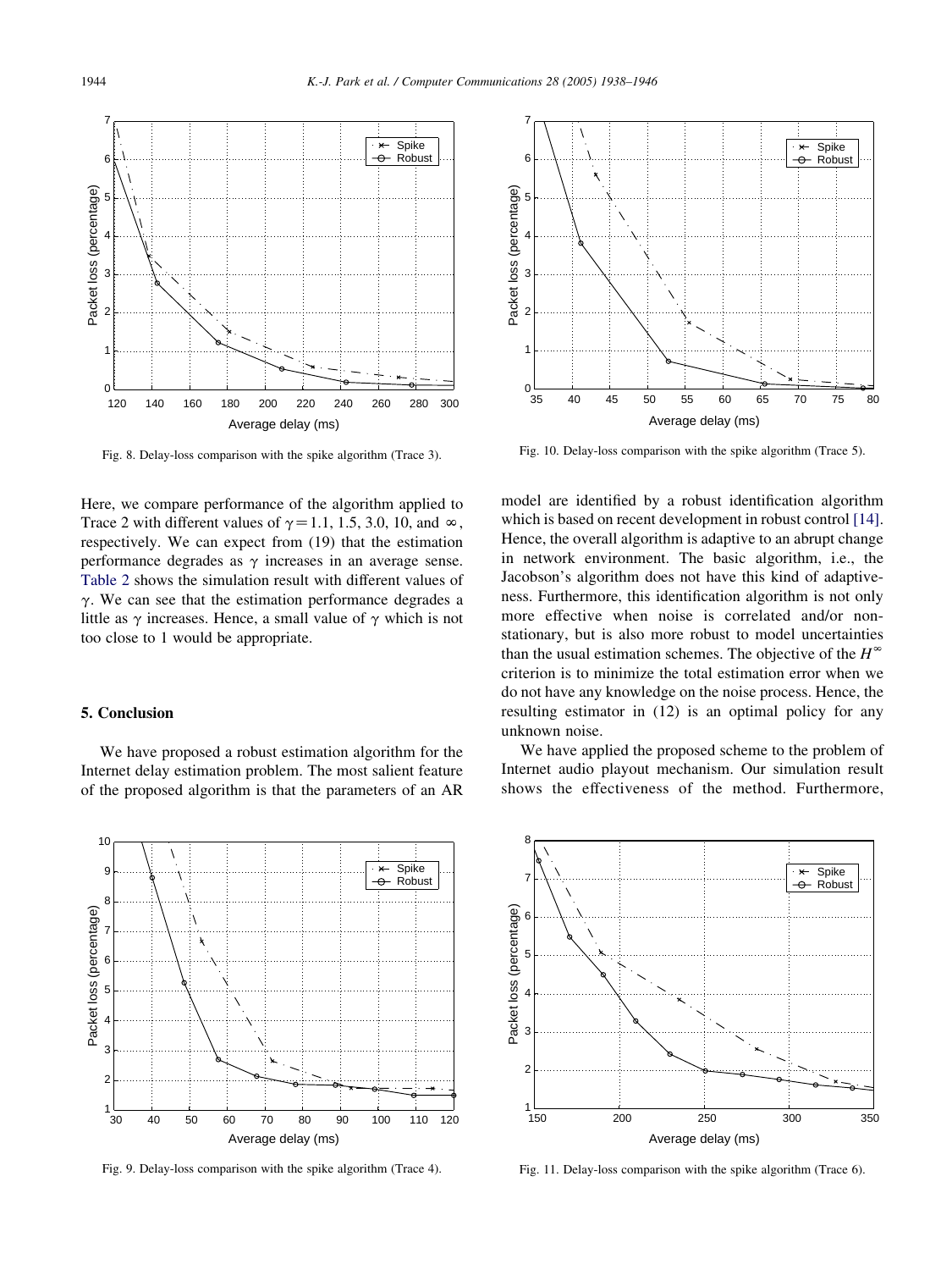<span id="page-7-0"></span>Table 2 Effect of the parameter  $\gamma$ 

| $\sum_{i=1}^{n}$ |       |       |       |       |              |  |  |  |  |  |  |
|------------------|-------|-------|-------|-------|--------------|--|--|--|--|--|--|
| $\gamma$         | 1.1   | 1.5   | 3.0   | 10    | ${}^{\circ}$ |  |  |  |  |  |  |
| std (ms)         | 36.43 | 36.47 | 36.54 | 36.56 | 36.57        |  |  |  |  |  |  |

the proposed robust playout scheme covers most of the existing algorithms and hence can be regarded as a general algorithm, which has been obtained from concrete theoretical derivation. The benefit of the proposed algorithm over some intuitive and heuristic algorithms is that we do not have any parameters to tune by a trial-and-error. We only have one parameter  $\gamma$ , which can be adjusted systemically. Another potential feature of the proposed scheme would be robustness that may overcome the self-similarity of Internet traffic [\[19\]](#page-8-0). Since robustness of the proposed algorithm is guaranteed for any kind of noise, we can expect that the estimation performance will not degrade with self-similar traffic. We expect that the proposed algorithm can be applied to many estimation problems in Internet multimedia applications.

#### Acknowledgements

The first author would like to appreciate Won J. Jeon for his initial stimulation on this work and also appreciate Prof Tamer Başar and Prof. Klara Nahrstedt for their helpful comments. This work has been partly supported by Posco and the BK21 Program of the Korean Ministry of Education and Human Resources.

# Appendix A

Theorem here is a modified version of Theorem 1 in [\[17\]](#page-8-0). Hence, we give a proof by following the result in [\[14\]](#page-8-0). Since, the proof of the positive definiteness of  $\Sigma_n$  is the same as that in [\[14\],](#page-8-0) we begin with the proof of Theorem part (2). First, we introduce a time-truncated version of (8) as follows:

$$
L_{\gamma}^{n} = \sum_{i=0}^{n} |\alpha - \hat{\alpha}_{i}|_{Q_{i}}^{2} - \gamma^{2} \sum_{i=0}^{n} |\phi_{i}|^{2} - \gamma^{2} |\alpha - \hat{\alpha}_{i}|_{Q_{0}}^{2}.
$$
 (A1)

If we substitute (5) for  $\phi_n$  and complete the squares in  $\alpha$ , then we get the following for  $L_{\gamma}^{n}$ :

$$
L_{\gamma}^{n} = -\gamma^{2} |\alpha - \beta_{n}|_{\Sigma_{n+1}}^{2} + m_{n+1}, \quad n \ge 0
$$
 (A2)

where  $\beta_i$  and  $m_i$  are generated by

$$
\beta_i = \Sigma_{i+1}^{-1} [\Sigma_i \beta_{i-1} + d_i \mathbf{d}_{i-1} - \gamma^{-2} Q_i \hat{\alpha}_i],
$$
  
\n
$$
\beta_0 = \Sigma_1^{-1} [Q_0 \alpha_0 - \gamma^{-2} Q_0 \hat{\alpha}_0]
$$
  
\nand  
\n
$$
m_{i+1} = m_i - \gamma^2 s_i + [\hat{\alpha}_i - \bar{\alpha}_i]_{(\Sigma_i + \mathbf{d}_{i-1} \mathbf{d}_{i-1}^T) \Sigma_{i+1}^{-1} Q_i}^2,
$$

$$
m_{i+1} = m_i - \gamma^2 s_i + [\hat{\alpha}_i - \bar{\alpha}_i]_{(\Sigma_i + d_{i-1} d_{i-1}^T) \Sigma_{i+1}^{-1} Q_i}^2,
$$
  
\n
$$
m_1 = |\hat{\alpha}_0 - \bar{\alpha}_0|_{Q_0 \Sigma_1^{-1} Q_0}
$$
\n(A3)

where

$$
\bar{\alpha}_i = \beta_{i-1} + (\Sigma_i + d_{i-1}d_{i-1}^{\mathrm{T}})^{-1}[d_i - d_{i-1}^{\mathrm{T}}\beta_{i-1}]d_{i-1},
$$
  

$$
s_{i+1} = \beta_i^{\mathrm{T}}\Sigma_{i+1}\beta_i + d_{i+1}^2 - (\Sigma_{i+1}\beta_i + d_{i+1}d_i)^{\mathrm{T}}(\Sigma_{i+1} + d_i d_i^{\mathrm{T}})^{-1}(\Sigma_{i+1}\beta_i + d_{i+1}d_i).
$$

Since,  $\Sigma_i > 0$ , the first term in (8) is negative and the third term in (A3) is positive. Hence, if we choose  $\hat{\alpha}_i$  as

$$
\hat{\alpha}_i = \bar{\alpha}_i, \tag{A4}
$$

then a non-positive value for  $L_{\gamma}$  can be guaranteed. Since, the upper value cannot be negative by the construction of  $L_{\gamma}$ , it follows that (A4) is the unique optimal policy. By inserting  $\hat{\alpha}_i = \bar{\alpha}_i$  into (A3) and comparing the result with (A4), we know that  $\beta_i = \bar{\alpha}_i$ . Again by using this in (A3), we get  $\beta_i = \hat{\alpha}_i$ where  $\hat{\alpha}_i$  is generated by (12). This completes the proof of Theorem 2.

Now we consider Theorem 3. First, we introduce a candidate Lyapunov function  $V(n; \tilde{\alpha}_n)$  as follows:  $V(n; \tilde{\alpha}_n)$  $= \tilde{\alpha}_n^T \Sigma_{n+1} \tilde{\alpha}_n$  where  $\tilde{\alpha}_n = \hat{\alpha}_n - \alpha$ . After some algebraic calculation, we have

$$
V(n+1; \tilde{\alpha}_{n+1}) - V(n; \tilde{\alpha}_n) = A_n - \gamma^{-2} B_n \tag{A5}
$$

where

$$
A_n := (\Sigma_{n+1} \tilde{\alpha}_n + \phi_n \mathbf{d}_n)^{\mathrm{T}} (\Sigma_{n+1} + \mathbf{d}_n \mathbf{d}_n^{\mathrm{T}})^{-1} (\Sigma_{n+1} \tilde{\alpha}_n + \phi_n \mathbf{d}_n)
$$
  
-  $\tilde{\alpha}_n^{\mathrm{T}} \Sigma_{n+1} \tilde{\alpha}_n$ 

$$
B_n := \left(\Sigma_{n+1}\tilde{\alpha}_n + \phi_n d_n\right)^T \left(\Sigma_{n+1} + d_n d_n^T\right)^{-T}
$$
  

$$
Q_n \left(\Sigma_{n+1} + d_n d_n^T\right)^{-1} \left(\Sigma_{n+1}\tilde{\alpha}_n + \phi_n d_n\right).
$$

We further have  $A_n \le |\phi_n|^2$  and  $B_n \ge 0$ . Hence the following inequality holds from (A5):

$$
V(n+1; \tilde{\alpha}_{n+1}) - V(n; \tilde{\alpha}_n) \le |\phi_n|^2.
$$
 (A6)

Finally, we have

$$
V(N; \tilde{\alpha}_N) = V(0; \tilde{\alpha}_0) + \sum_{n=0}^{N-1} (A_n - \gamma^{-2} B_n)
$$
 (A7)

$$
\leq V(0; \tilde{\alpha}_0) + \sum_{n=0}^{N-1} |\phi_n|^2.
$$
 (A8)

Since,  $\{\phi_n\}$  is  $l_2$ , i.e.  $\sum_{n=0}^{N-1} |\phi_n|^2 < \infty$ , the right-hand side of (A8) is bounded. From Condition 1,  $\lim_{n \uparrow \infty} \lambda_{\min}(\Sigma_n) = \infty$ , and consequently  $\lim_{n \uparrow \infty} \tilde{\alpha}_n = 0$ , i.e.,  $\lim_{n \uparrow \infty} \tilde{\alpha}_n = \alpha$ .